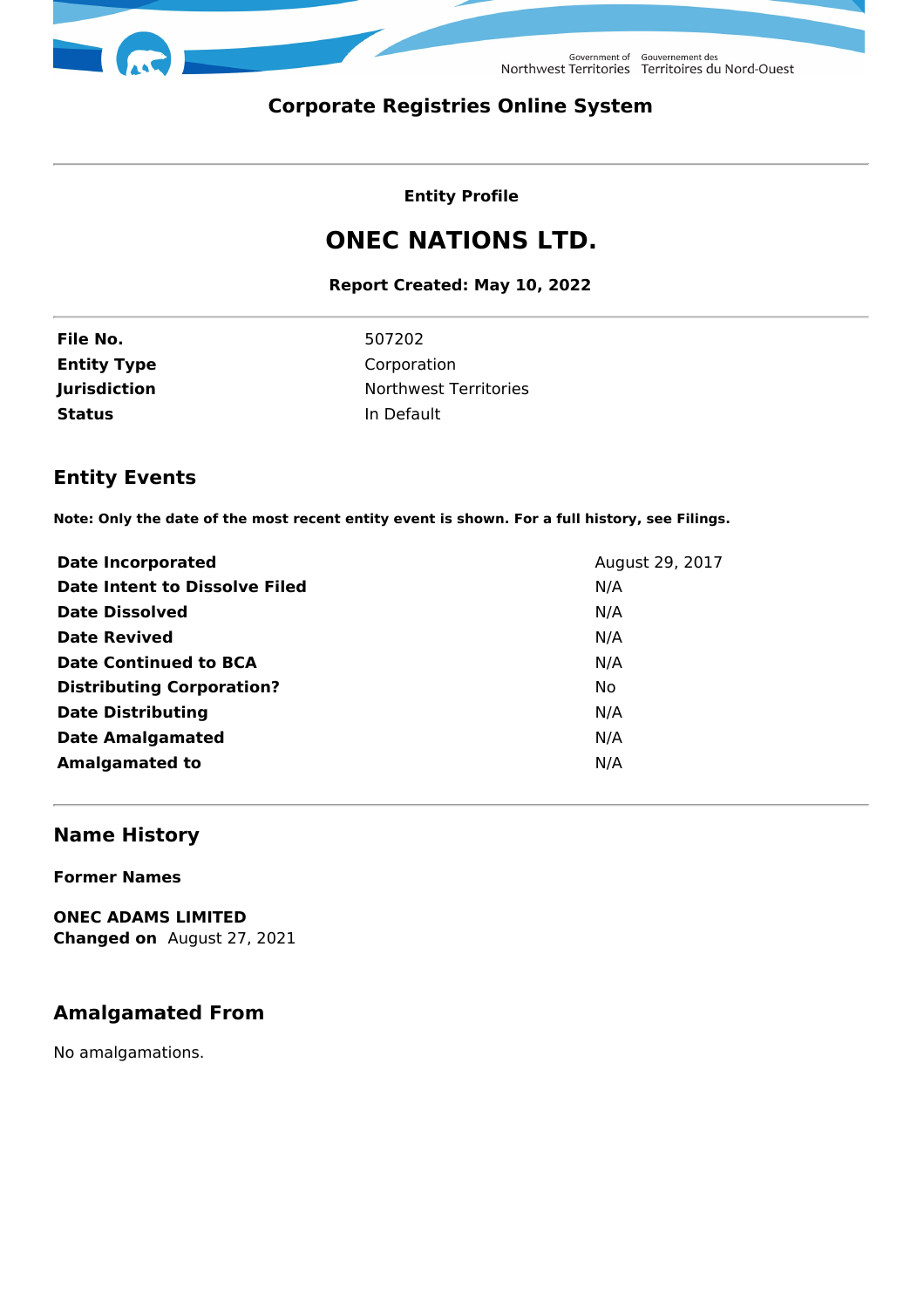### **Addresses**

### **Registered Office Delivery Address Registered Office Mailing Address**

PO BOX 383 302, 5600 - 52 AVE YELLOWKNIFE NT X1A2N3 Canada

Same as Delivery

**Records Office Delivery Address Records Office Mailing Address**

N/A Same as Delivery

**Service by Mail Address**

N/A

### **Annual Filings**

| <b>Last Annual Return Filed</b>    | February 17, 2021  |
|------------------------------------|--------------------|
| <b>Last Annual Return for Year</b> | 2020               |
| <b>Next Annual Return Due</b>      | September 30, 2021 |

### **Directors**

### **WIART, DENIS RAYMOND**

Delivery/Mailing Address: 247, 54418 RANGE ROAD 251 STURGEON COUNTY AB T8T0C7

#### **BLAKE, KENNETH EDWARD**

Delivery/Mailing Address: 2317 RUTHERFORD WAY SW EDMONTON AB T6W1P4

### **HOLLEY, RICHARD**

Delivery/Mailing Address: #26, 1316 TOWNSHIP ROAD 533 PARKLAND COUNTY AB T7Y0G2

### **ADAMS, ROBBIE**

Delivery/Mailing Address: 18519 - 78 AVENUE EDMONTON AB T5T5X3

#### **ADAMS, ALBERT**

Delivery/Mailing Address: 18519 - 78 AVENUE EDMONTON AB T5T5X3